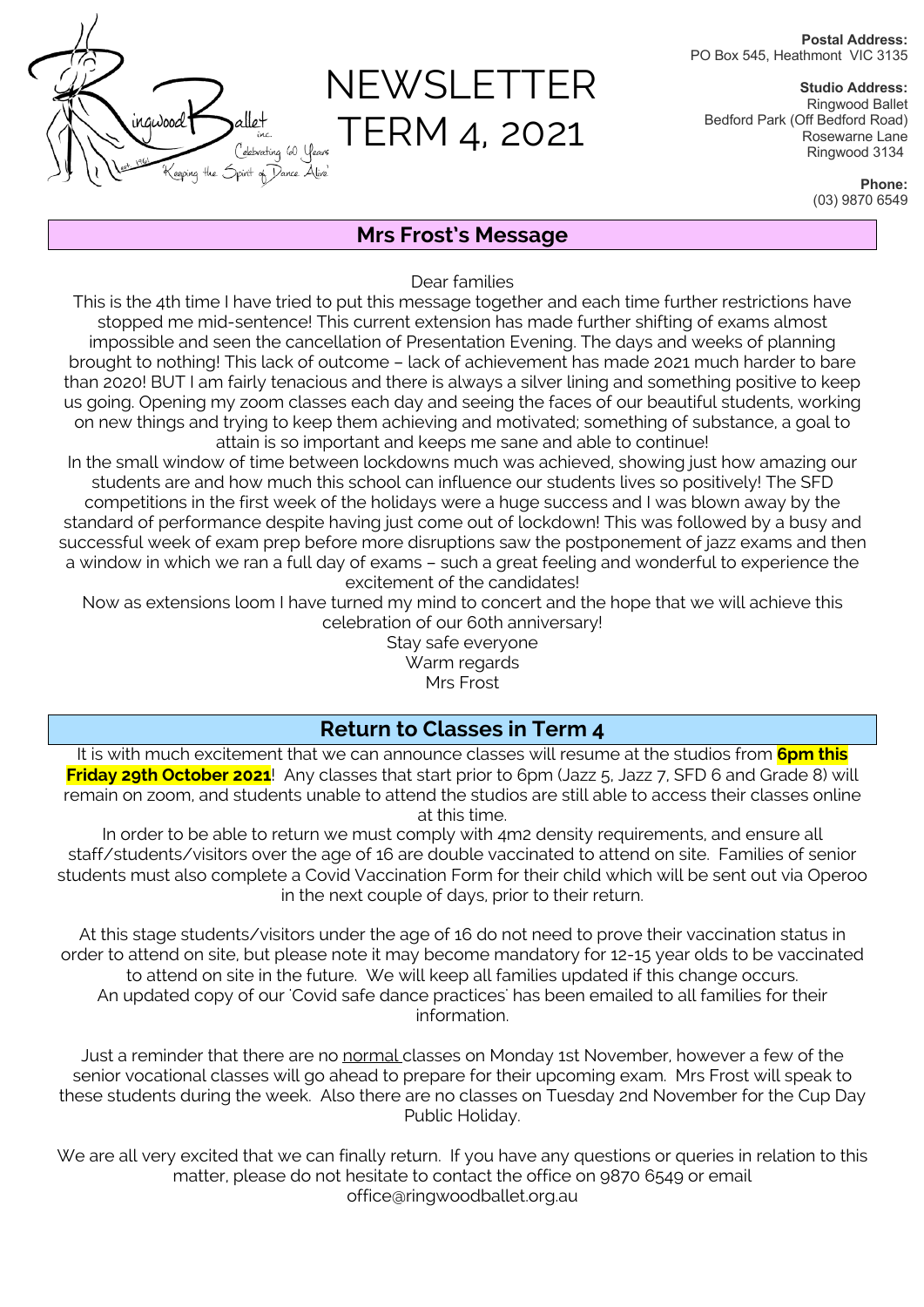## **Re-enrolment for 2022**

Re-enrolment forms for 2022 will be emailed to all families via Operoo by the end of October. The email will set out the process for families to reenrol their child, select classes, and how and when to make payment etc. The 2022 timetable, fee schedule and other relevant documentation will also be available to view. Please note we will send out both Term 1 – concert timetable and Term 2 timetable, for parents to view. As Term 1 is a concert term there will be some slight changes as we return to our normal timetable in Term 2.

The re-enrolment information will go to all current Active and Non Active families. So keep your eyes out for the email!

### **Presentation/End of Year Picnic**

#### **On Saturday 11th December, the Ringwood Ballet Group will be holding a Presentation/End of**

Year Picnic, to celebrate the 2021 year!

**When**: Saturday 11th December 2021

**Where**: Karralyka Lawn – Mines Road, Ringwood

**Time**: 11.00 am – 1.00 pm

**BYO**: picnic, rug and/or chair

The purpose of the event is to acknowledge the hard work and dedication of our students in another challenging year. Due to current COVID 19 restrictions, this will not be like our usual presentation night, as there will be no display of dancing, rather it will be a gathering of the RBG community,

acknowledgment of our students dedication, announcement of our award and scholarship winners for the year, and finally a chance to catch up with our dance friends.

The event will be provided free of charge to our families, however due to current restrictions it will be a ticketed event managed through the Karralyka booking office. Further details about tickets and requirements will be sent to families soon so please save the date!

#### **Office assistants**

For the past few years, Ringwood Ballet has employed some of our senior students to work in the RBG office from Monday to Saturday from approximately 4-7pm and 9-12pm. This is to ensure there is always someone available to assist with enquires from students, parents, take payments, answer the phone etc. We are currently looking for 3 senior students, that are 15 years old or over, that are interested in becoming an office helper one night a week, or on a Saturday, please email Carolyn at carolyncallanan@hotmail.com. At this stage we are only seeking expressions of interest, we are aware that the timetable for next year has yet to be set so actual days will not be formalised until 2020. If you have any questions contact Carolyn on 0413 306 386.

#### **Invoices**

Just a reminder that term 4 invoices are now overdue. If you have yet to finalise your invoice could you please do so ASAP. If you are having any difficulties or wish to organise a payment plan for your fees please feel free to contact the treasurer via email at invoices@ringwoodballet.org.au

#### **Cov-Interviews**

| What's your name?                                                      |
|------------------------------------------------------------------------|
| Luka Baron                                                             |
| What level are you currently in?                                       |
| Level <sub>5</sub>                                                     |
| How long have you been at RBG?                                         |
| I have been at RBG for 5 1/2 years.                                    |
| What is your favourite dance style?                                    |
| I like Hip Hop and Acrobatic Dance but I really enjoy Classical        |
| Ballet the most.                                                       |
| What is your favourite concert dance/ballet/role?                      |
| l enjoyed being the Butler in the 2019 Concert.                        |
| Dancer you look up to?                                                 |
| admire Mr Sam but I'm also a big fan of Hugh Jackman!                  |
| What do you like to do outside of dancing?                             |
| I love cricket, hanging out with friends and travelling (when we can!) |
| Can you share 1 pro and 1 con of dancing online?                       |
| Pro - You don't get caught in traffic and run late!                    |
| Con - You aren't actually there in the studio.                         |
|                                                                        |